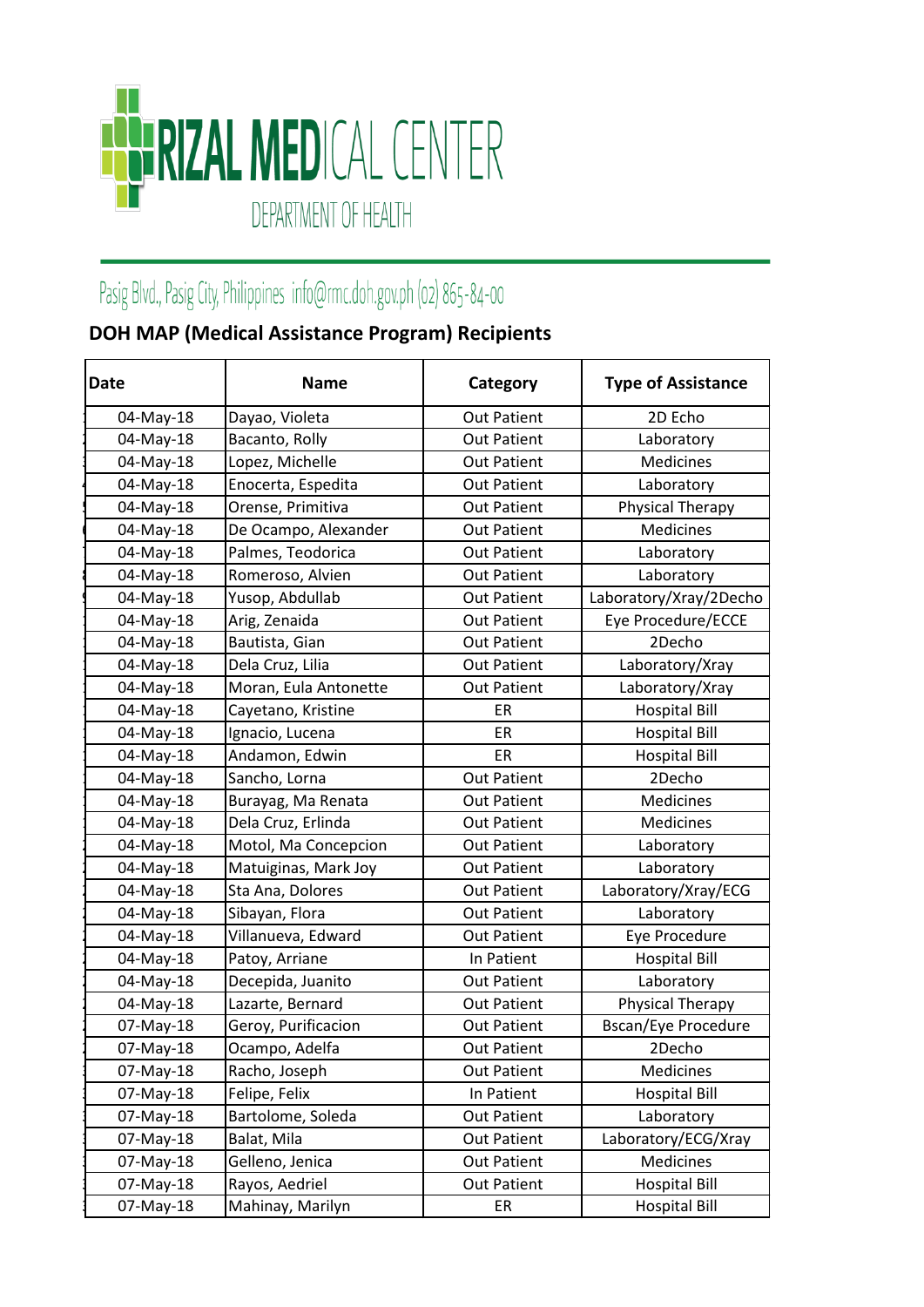| 07-May-18 | Domondon, Claudia     | ER                 | <b>Hospital Bill</b> |
|-----------|-----------------------|--------------------|----------------------|
| 07-May-18 | Rabago, Mark          | ER                 | <b>Hospital Bill</b> |
| 07-May-18 | Mataya, Ma Angelica   | ER                 | <b>Hospital Bill</b> |
| 07-May-18 | Soberano, Gilbert     | <b>Out Patient</b> | Laboratory           |
| 07-May-18 | Ramboy, Joris         | In Patient         | <b>Hospital Bill</b> |
| 07-May-18 | Ilagan, Aljhon        | ER                 | <b>Hospital Bill</b> |
| 07-May-18 | Descutido, Yolanda    | <b>ER</b>          | <b>Hospital Bill</b> |
| 07-May-18 | Natividad, Alberto    | ER                 | <b>Hospital Bill</b> |
| 07-May-18 | Feliciano, Noralita   | ER                 | <b>Hospital Bill</b> |
| 07-May-18 | Velasquez, Liberato   | ER                 | <b>Hospital Bill</b> |
| 07-May-18 | Lupaz, Roel           | <b>Out Patient</b> | Laboratory           |
| 07-May-18 | Peñaflor, Nida        | ER                 | <b>Hospital Bill</b> |
| 07-May-18 | Ablaza, Mary Jane     | In Patient         | <b>Hospital Bill</b> |
| 07-May-18 | Albo, Mochoe          | In Patient         | <b>Hospital Bill</b> |
| 07-May-18 | Verdad, Wilfredo      | <b>Out Patient</b> | Laboratory           |
| 07-May-18 | Guerro, Maxima        | <b>Out Patient</b> | Laboratory/xray      |
| 07-May-18 | Astejada, Ma Grace    | <b>Out Patient</b> | Laboratory/Xray/ECG  |
| 07-May-18 | Pantaleon, Emil       | <b>Out Patient</b> | Medicines            |
| 07-May-18 | Gutierrez, Marilou    | In Patient         | <b>Hospital Bill</b> |
| 08-May-18 | Villa, Jeanerie       | <b>Out Patient</b> | Laboratory           |
| 08-May-18 | Santos, Raymundo      | <b>Out Patient</b> | Laboratory           |
| 08-May-18 | Lomanta, Cristina     | In Patient         | <b>Hospital Bill</b> |
| 08-May-18 | Perez, Rolando        | In Patient         | <b>Hospital Bill</b> |
| 08-May-18 | Candelaria            | <b>Out Patient</b> | Medicines            |
| 08-May-18 | Quisquino, Paulino    | <b>Out Patient</b> | Laboratory           |
| 08-May-18 | Hukom, Romeo          | <b>Out Patient</b> | Physical Therapy     |
| 08-May-18 | Del Rosario, Danilo   | <b>Out Patient</b> | Physical Therapy     |
| 08-May-18 | Santos, Marilyn       | <b>Out Patient</b> | Medicines            |
| 08-May-18 | Oranza, Jovincio      | <b>Out Patient</b> | Laboratory           |
| 08-May-18 | Salazar, Maricel      | In Patient         | <b>Hospital Bill</b> |
| 08-May-18 | Proceso, Mary Jane    | In Patient         | <b>Hospital Bill</b> |
| 08-May-18 | Samson, Narciso       | <b>Out Patient</b> | Medicines            |
| 08-May-18 | De guzman, Reymundo   | <b>Out Patient</b> | Medicines            |
| 08-May-18 | De Guzman, Rudy Jr    | <b>Out Patient</b> | Physical Therapy     |
| 08-May-18 | Blas, April           | In Patient         | <b>Hospital Bill</b> |
| 08-May-18 | San Diego, Avelina    | <b>Out Patient</b> | Laboratory           |
| 08-May-18 | Portes, Windelina     | <b>Out Patient</b> | Laboratory           |
| 08-May-18 | Quitaleg, Peregrino   | <b>Out Patient</b> | Medicines            |
| 08-May-18 | Torres, Rowena        | <b>Out Patient</b> | Medicines            |
| 08-May-18 | Lustria, Chris Nathan | In Patient         | <b>Hospital Bill</b> |
| 08-May-18 | Rayandayan, Nida      | <b>Out Patient</b> | Medicines            |
| 08-May-18 | Reyes, Maria Merlou   | <b>Out Patient</b> | Laboratory           |
| 08-May-18 | Doncillo, Salvacion   | ER                 | <b>Hospital Bill</b> |
| 08-May-18 | Nuestro, Jhaizer      | ER                 | <b>Hospital Bill</b> |
| 08-May-18 | Berdin, Carlo         | <b>ER</b>          | <b>Hospital Bill</b> |
| 08-May-18 | Pelagio, Erzamae      | In Patient         | Pedia                |
| 08-May-18 | Antonio, Danilo       | <b>Out Patient</b> | Medicines            |
| 08-May-18 | Buenviaje, Emelina    | ER                 | <b>Hospital Bill</b> |
| 09-May-18 | Bones, Arnaldo        | <b>Out Patient</b> | Laboratory           |
| 09-May-18 | Del Rosario, Elenita  | <b>Out Patient</b> | Laboratory           |